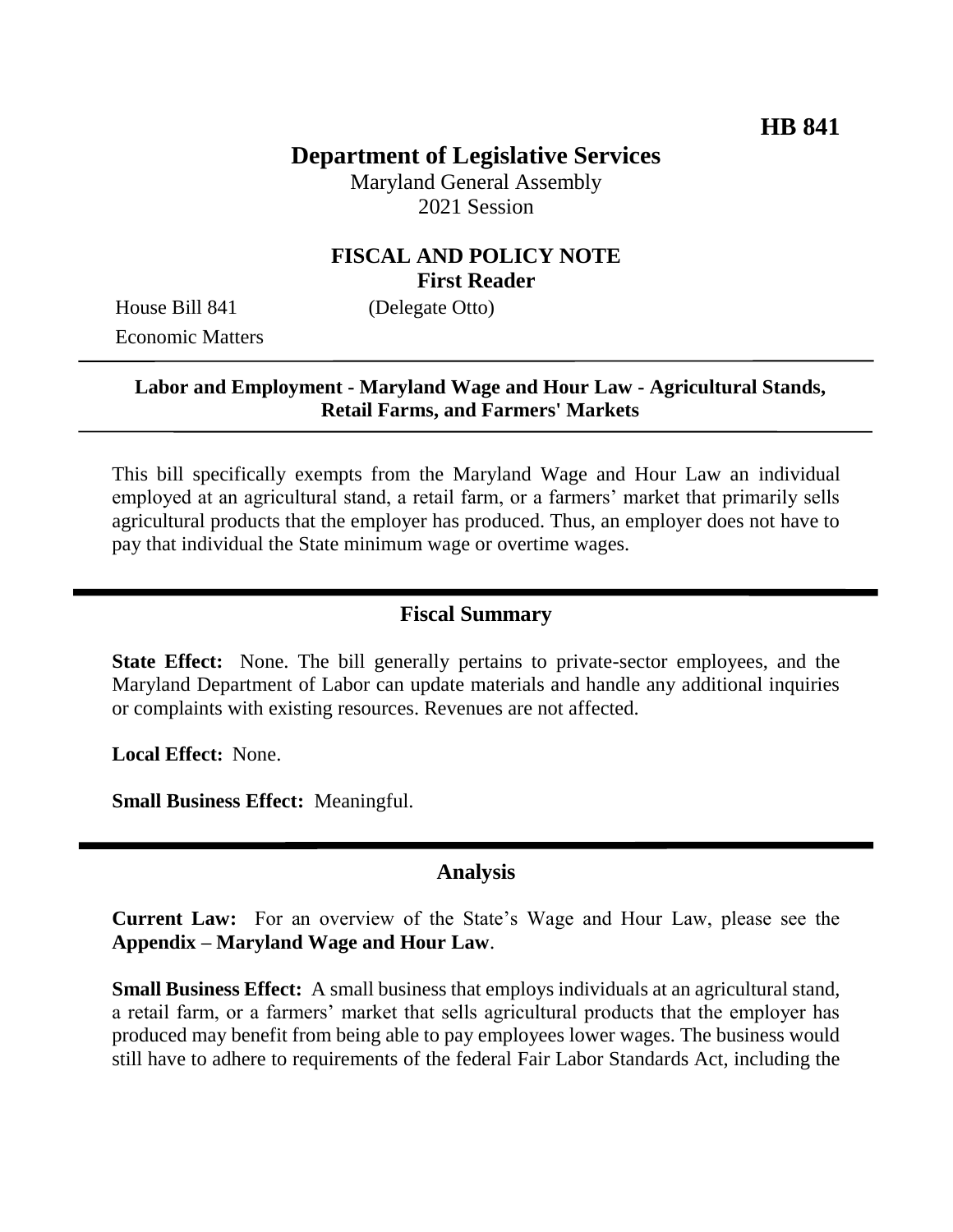federal minimum wage. Although some portion of these businesses *may* already fall under existing exemptions, the bill ensures that all such businesses are exempt.

In 2017, there were 1,347 farms that sold directly to consumers and approximately 147 farmers' markets in the State. In addition, the Maryland Department of Agriculture advises that 220 farm stands have voluntarily registered for the department's promotion program, Maryland's Best.

### **Additional Information**

**Prior Introductions:** SB 403 of 2020 passed the Senate as amended. The bill was referred to the House Economic Matters Committee, but no further action was taken. Its cross file, HB 1123, received a hearing in the House Economic Matters Committee, but no further action was taken.

**Designated Cross File:** SB 502 (Senator Carozza, *et al.*) - Finance..

**Information Source(s):** Maryland Department of Agriculture; Maryland Department of Labor; Department of Legislative Services

Fiscal Note History: First Reader - February 17, 2021 an/mcr

Analysis by: Michael Sanelli Direct Inquiries to:

(410) 946-5510 (301) 970-5510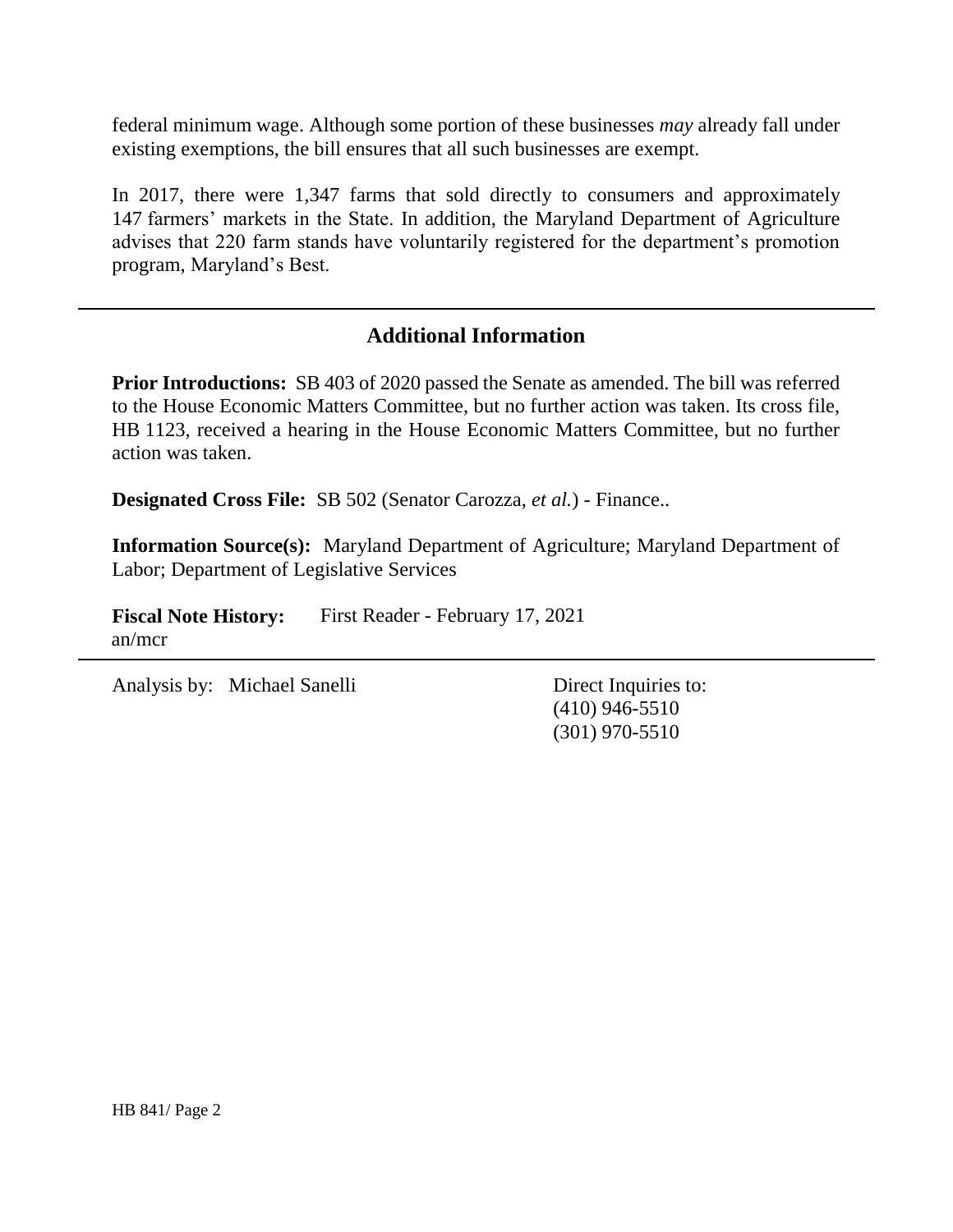# **Appendix – Maryland Wage and Hour Law**

The Maryland Wage and Hour Law is the State complement to the federal Fair Labor Standards Act, which specifies minimum wage and overtime requirements for employers and employees in the State. Chapters 10 and 11 of 2019 increase the State minimum wage rate for employers with 15 or more employees in increments until the full phase-in of \$15.00 per hour on January 1, 2025. For employers with 14 or fewer employees, the wage rate reaches full phase-in on July 1, 2026.

The Board of Public Works (BPW), however, may temporarily suspend one scheduled increase in the State minimum wage for one year between October 1, 2020, and October 1, 2024, if it determines that the seasonally adjusted total employment is negative as compared with the previous six-month period. If total adjusted employment is negative, BPW may also consider the recent performance of State revenues in making its determination.

The Acts specify that, unless the federal minimum wage is set at a higher rate, the State minimum wage for employers with 15 or more employees is as follows:

- \$11.75 per hour as of January 1, 2021;
- \$12.50 per hour as of January 1, 2022;
- \$13.25 per hour as of January 1, 2023;
- \$14.00 per hour as of January 1, 2024; and
- **S15.00 per hour as of January 1, 2025.**

The State minimum wage for an employer that employs 14 or fewer employees is as follows:

- \$11.60 per hour as of January 1, 2021;
- \$12.20 per hour as of January 1, 2022;
- \$12.80 per hour as of January 1, 2023;
- \$13.40 per hour as of January 1, 2024;
- \$14.00 per hour as of January 1, 2025;
- \$14.60 per hour as of January 1, 2026; and
- $\bullet$  \$15.00 per hour as of July 1, 2026.

An employer may pay 85% of the State minimum wage rate to employees younger than age 18.

HB 841/ Page 3